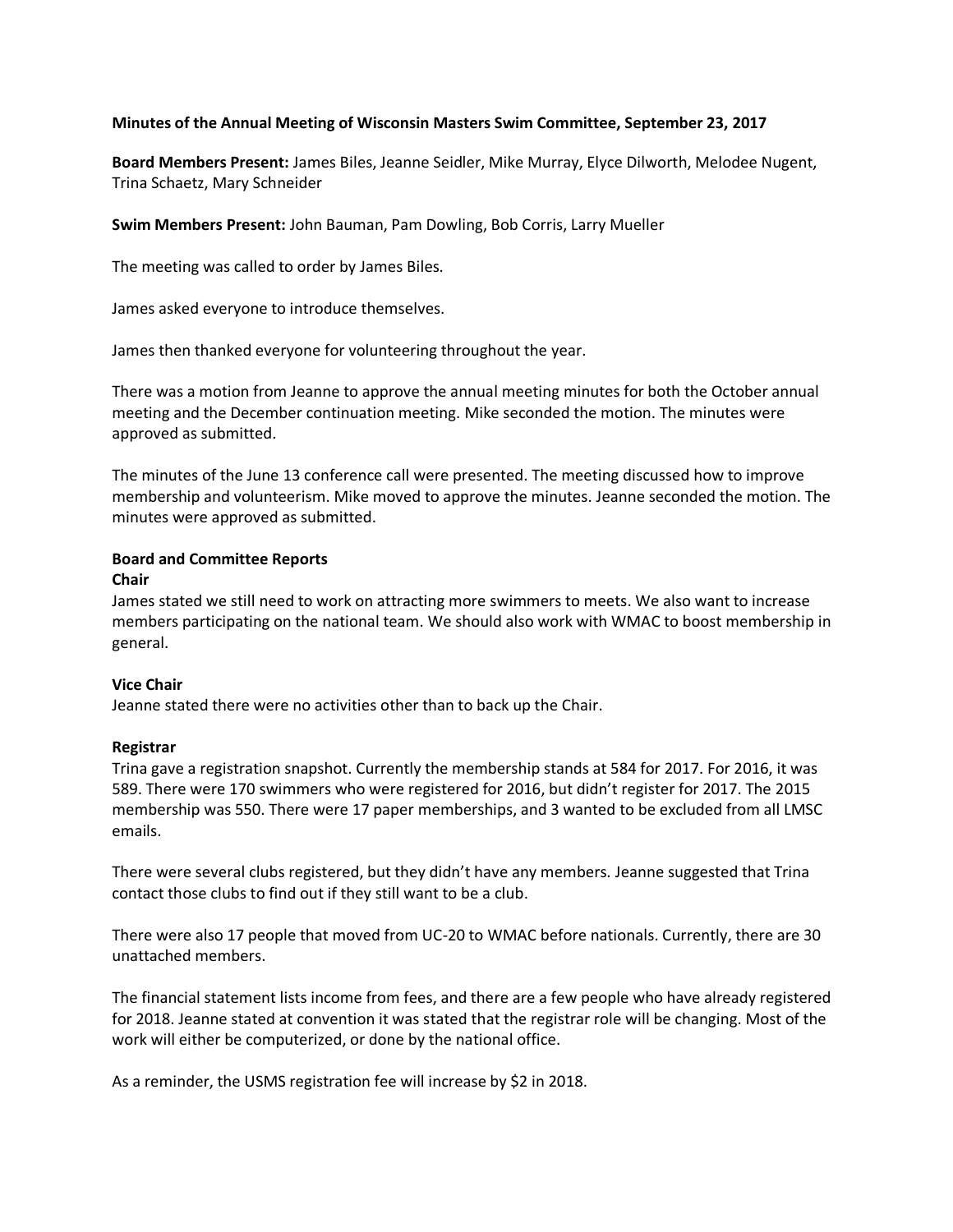### **Secretary**

The minutes of all meetings from the past year have been posted, and the annual meeting minutes were sent to the national office.

### **Treasurer**

Mike reviewed the financial report attached. The years for 2015-2016 include the entire year, but 2017 only includes January through Aug. Also, the MOWS 1 day registration is not yet included. The USMS Conference expenses listed have been variable, depending on how many people attend. The financial reports were accepted as presented.

## **Audit**

Elyce stated the 990 was filed, and the 2nd report with the state was also filed. In addition, she reviewed the bank statements.

## **Sanctions**

Jeanne stated there were 6 meets, 1 open water event, and 1 fitness event held in the last year. The Wisconsin Senior Olympics did not obtain a sanction for a recognized meet this year. The bulkhead was not measured, either, so if any USMS or state records had been set, they would not have counted. We will need to work with them next year to be sure they get sanctioned. It was also agreed that we would only charge them a sanction fee of \$50 for next year, since that was planned for 2017, but not used.

Jeanne further stated that the Baraboo meet only had 18 swimmers attend, but the meet ran anyway. Mary mentioned that a number of swimmers who would have attended, did not because of their tapering for nationals. It was suggested to pick a meet date that would be more agreeable with those going to nationals. Jeanne also stated there were 43 swimmers at Oshkosh. Those are the 2 smallest meets of the year.

### **Coaches**

Since the coaches' chair is vacant, Jeanne gave a report stating 6 members took the coach certification, 1 person did the coach clinic, and 1 person was taking ALTS.

### **Health and Safety**

Jerry was not present at the meeting, and did not submit a report. There was a discussion about the signs to be distributed at meets about Feet First Entry, and whether they were ever purchased or created, since last year we voted on funding for them. Jeanne stated there is a website for free printable signs. Bob stated there were signs on the blocks in MN, and suggested contacting the host club to see where they got them. It was stated it should be a meet director responsibility to get the signs and place them on the blocks. It was also suggested that we may need to disqualify swimmers from the meet if they do not safely enter the water. Elyce volunteered to contact MN to see where they obtained the signs. Jeanne suggested the coaches' chair contact other coaches to have them remind their swimmers to do a feet first entry at meets.

During this discussion of the signs, it was discovered that the \$50 expenditure was not stated as being approved in last year's minutes. Bob moved, and Trina seconded, to reconsider the approval of last year's annual meeting minutes. Then Bob moved and Mike seconded an amendment to the motion to reconsider. The amendment stated the minutes should be amended to include the \$50 expenditure for signs for meets regarding the Feet First Entry as having been approved. The amendment was approved. It was moved by Bob and seconded by Trina to approve the minutes of the 2016 annual meeting as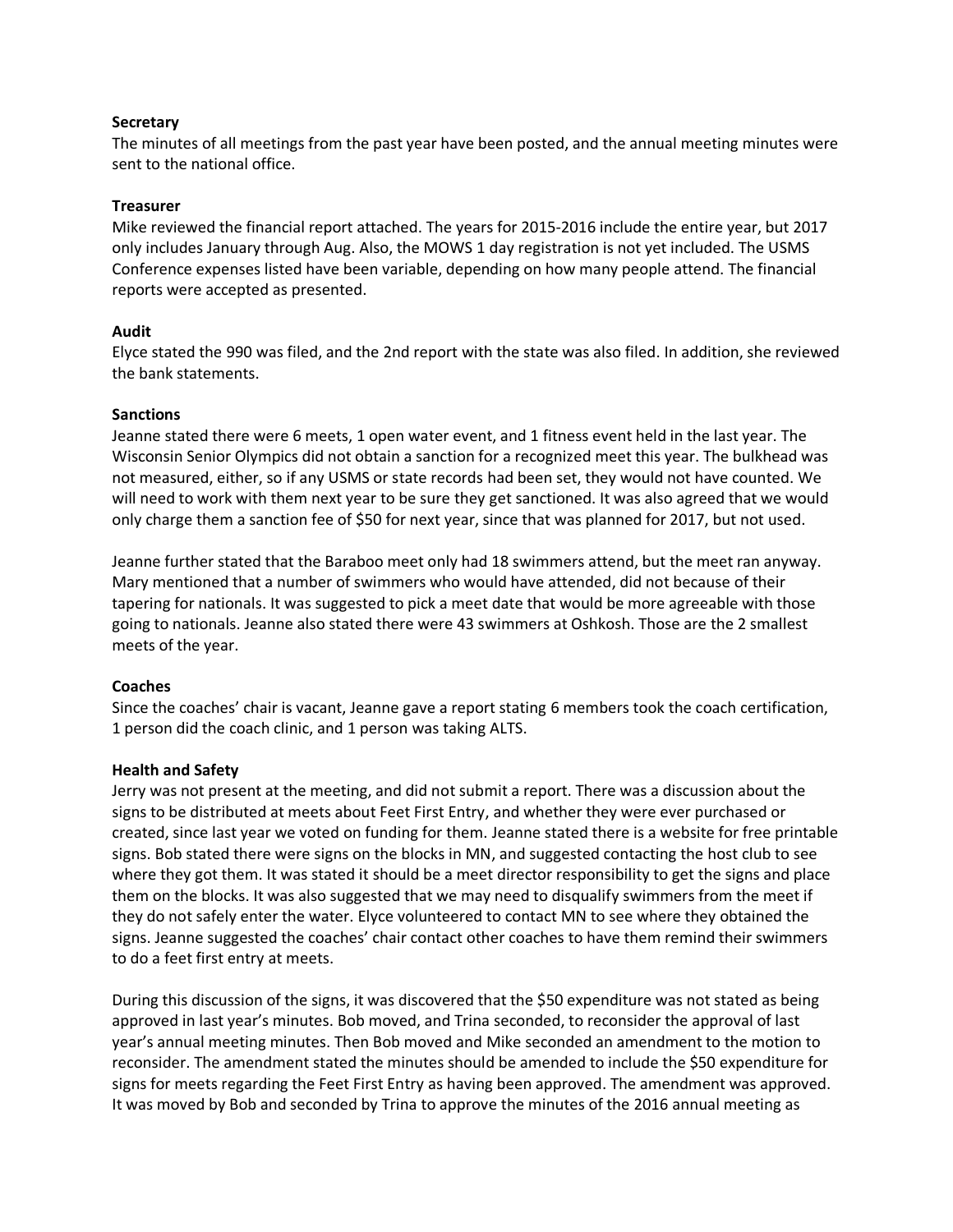amended. A vote was taken and the minutes were approved as amended.

## **Fitness**

Melodee stated that Water Warriors will be held again this year from Nov 1 through Dec 31. The entry form will indicate that a response will be sent back to the entrant by Melodee, confirming it was received. Last year, 2 swimmers sent in an entry, but it was not received by Melodee. She still awarded them prizes, however. The amount allocated in the budget should be sufficient for prizes for this year.

## **Long Distance**

James indicated a template has been developed by USMS to be used for submitting open water events for sanctioning. It is to be used by event hosts to show USMS insurance is better than other insurance carriers, to try to get more event holders to insure with USMS.

The long distance events for the year are 5 ePostals, consisting of a one hour swim, the 3000 and 6000 ePostals, and the 5K and 10K ePostals. The ePostals must follow rules and regulations. Teams need to get coaches involved, but use their own pool to do them. For awards, USMS recognizes small and large clubs, of which Wisconsin is a small club.

James participated in the long distance championships in both Chattanoga, TN (Middle Distance), and Sarasota, FL (Marathon and Ultra Marathon Distances).

In 2018, there will be a 2 mile swim in Virginia, the 5K championship, a swim around Fire Island, NY (Manhattan) will be held in July, and Oregon will host a 2 mile Cable swim, a 10 K swim, and a 10.7 mile swim.

James encouraged everyone to participate in the ePostal swims. The USMS website has the instructions for entering and recording the swims. The one hour swim will take place next year from Feb 1 through February 28.

# **Newsletter**

Mary stated the newsletters went out timely in the last year. Mary will send out the Oct-Nov newsletter, but would then like to find someone else to write it, since she is taking on the General Chair position.

# **Webmaster**

Mindy will not continue as webmaster. Jeanne will take over the duties going forward.

# **Officials**

Susan Wagner was not present, but Jeanne gave a report stating Susan is willing to continue as the Officials Chair. Jeanne stated Susan does most of the meets in this area, which provides continuity to meet officiating.

### **Top 10 and Records**

Jeanne submitted all meet results to USMS for consideration for Top 10 times. USMS currently has the tentative Top 10 times for SCY 2017 posted on the website.

There was a rule change at the USMS convention this year. USMS records can only be set using an electronic timing system as the primary system. Backup buttons may be used if the primary system fails. Watch times will not count. WMSC does not have any rules as to the timing system used to set state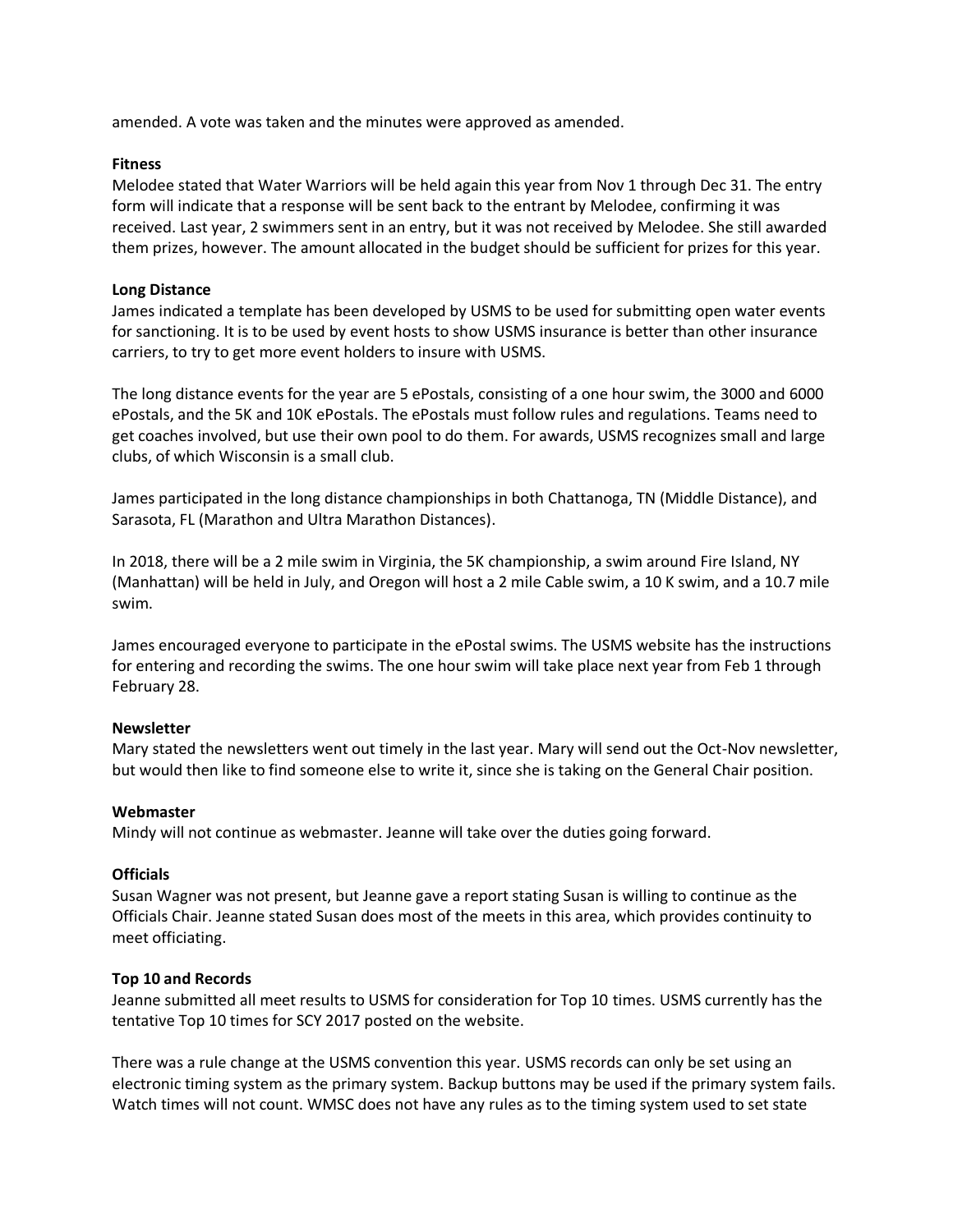records, though. The new USMS rule applies to setting national, world records, and top 10. Split times must also be from an electronic timing system.

WMSC needs someone to take over records. Jeanne pointed out that the current records use an Access database. John indicated WMSC does not own any software to use for records. James volunteered to convert the records to excel. Another option is buy a WMSC version of Microsoft.

## **Budget**

Mike presented the proposed 2018 budget.

The following are Mike's assumptions for constructing the budget:

- 1. Assume 600 swimmers, \$13 for registration fee
- 2. Assume 8 swim meets
	- a. Pam Dowling of Whitefish Bay Masters said they will run the meet in March next year
- 3. WMSC will pay for 6 people to attend ALTS training
- 4. Melodee will have a budget of \$600 for Water Warrior awards
- 5. There will be no leadership conference in 2018
- 6. Assume 6 people will attend the USMS convention, in addition to USMS chairs and USMS committee members
- 7. WMSC has 2 automatic delegates, any other voting members need to be submitted as Delegates-At-Large, or already be a member or chair of a USMS committee
- 8. Jeanne suggested we define the rules as to how members are selected to go to the convention
- 9. Three years of historical data were used to budget the line items

Jeanne moved and Larry seconded to accept budget as presented.

A comment was made about the 1 event registration, that we can't assume there will be same level as in the past. The LMSC retains \$6 from every one event registration, but the number of registrations is not guaranteed from one year to the next, so that could affect our projected budget.

There was also a \$500 contribution to WMSC from the Madison area in the past, which was to be used for a future clinic. It has not been used yet. Elyce stated the \$500 stays as an asset, so it does not have to be in the budget. Mike will contact Madison to see if they want to use it for a clinic, otherwise it will remain as an asset.

There was a discussion to amend the budget to include purchasing a copy of Microsoft software, to obtain Access for keeping the state records. It was thought we could purchase a subscription, or could license it to an organization (WMSC). A database is used because of the need to record time, since excel can't do that well. John and Jeanne both stated reports are created with Access, which can break down the records into all records, or just new records. James stated Access would be easier to use vs excel, since it is able to manipulate data better. Mike asked if it would be a requirement to know and have Access, for anyone who may be interested in volunteering for the job. A question was asked if the records can be kept any other way. A quick search of the internet found it may cost about \$149 per year for a Microsoft subscription. Mary asked what skills a person needs to have to work with Access. Jeanne stated someone with some database understanding should be able to learn it. Elyce stated we need to keep records and have data integrity. James asked how we could legally get software on multiple computers, for use possibly by multiple LMSC members. Elyce moved to amend the budget to add \$150 to the budget to purchase software, if needed. Mike moved to amend the motion to include up to \$300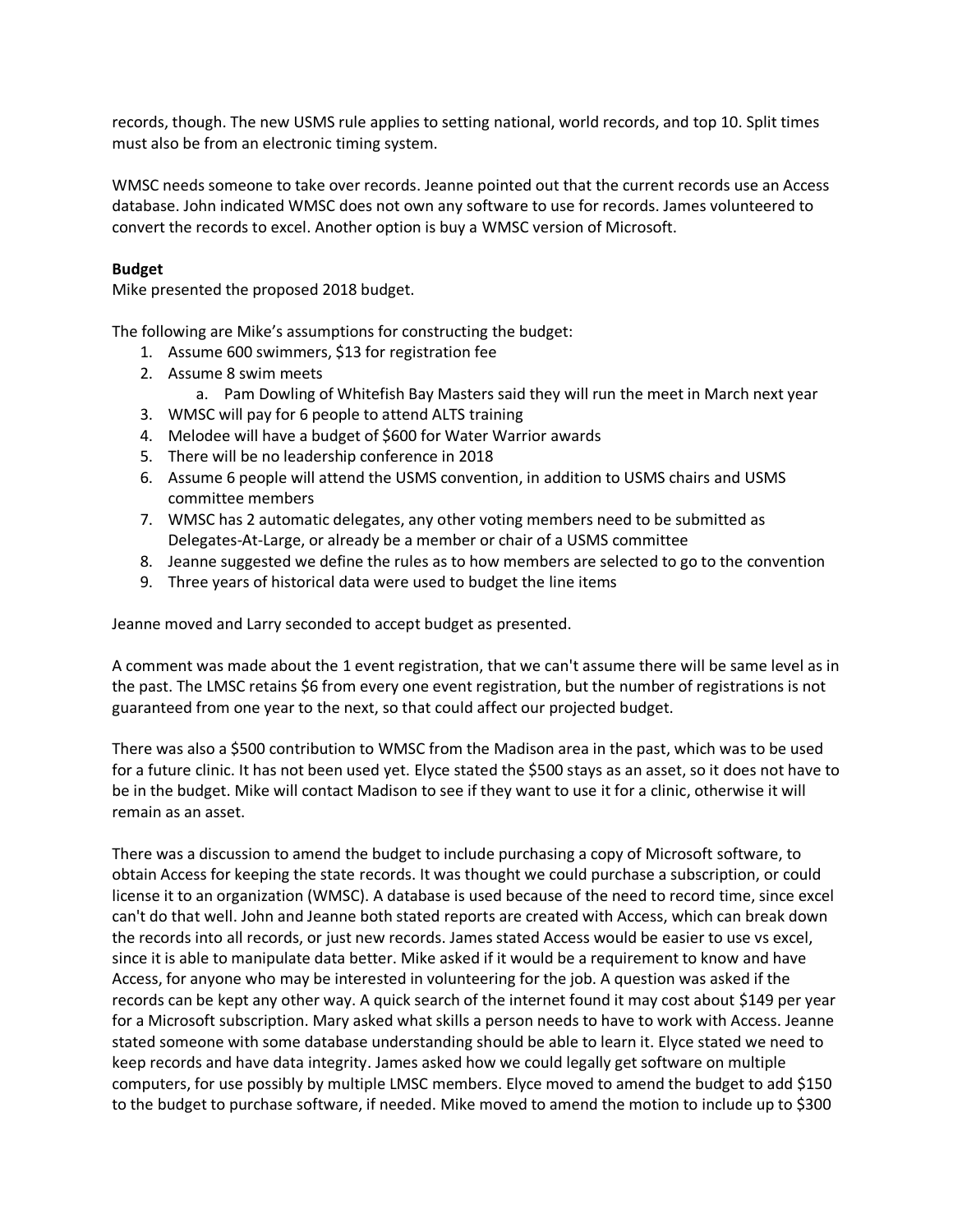for computer software for LMSC records. Larry seconded the motion. The amendment was withdrawn. A new amendment was proposed to spend no more than \$500 for software and hardware. Bob moved, and Mike seconded the amendment. The amendment was approved. In the next vote the motion to approve the budget as amended was approved.

### **New Business**

Jeanne stated the classes for coaching certification and ALTS sponsored by USMS will now be held in 12 selected regional centers. If members would like to go, it would be nice to have a fixed amount for travel reimbursement. Elyce will work on a policy for reimbursement, assuming the travel will be to Chicago.

Jeanne stated there will be no change to the USMS sanction fee for running meets.

James asked if there were other changes suggested for the budget. No other suggestions were made.

Jeanne stated the LMSC portion of registration fee for 2019 will need to be sent to USMS by June, if we want to change the amount. We need to decide on a time to decide the amount.

James stated if we want to elect the chairs of the WMSC committees, we need to change the by-laws, otherwise the board appoints the chairs. We should also look to see if the General Chair needs to be filled by the Vice-Chair during the election phase. Currently, the by-laws are not specific. However, in the case of a resignation of the General Chair, then the Vice-Chair does succeed the General Chair automatically.

Mike mentioned he has not been getting statements about revenue and expenses from USMS, although the registration money is being deposited in the bank. Elyce will check with national office about the issues, since this is an internal control issue for getting statements out timely.

James indicated we will table the 2019 registration amount until a conference call later in the year.

There was a proposed project to identify and collect swimmer stories, along with a WMSC Hall of Fame. The proposal was by Dick Pittman, but since he was not in attendance, and no written proposal was brought forth, the project will be postponed.

### **Elections**

The following people have been nominated for the Board of Directors: Chair: Mary Schneider Vice Chair: Jeanne Seidler Secretary: Jen May Treasurer: Mike Murray Registrar: Trina Schaetz Auditor: Elyce Dilworth

Mike asked a question if it was going to be a problem having so many Elmbrook swimmers being on the board. James stated no one else wanted to volunteer, so we should vote based on who did volunteer. Mary said as long as we promote what's good for the LMSC we should be OK. Jeanne stated this is only for a year, so maybe more members from different clubs or areas can be involved going forward. James asked for a vote by acclamation, since all offices were unopposed. Mike moved and Elyce seconded the motion. A vote was taken and the motion to acclaim the election of the board members passed.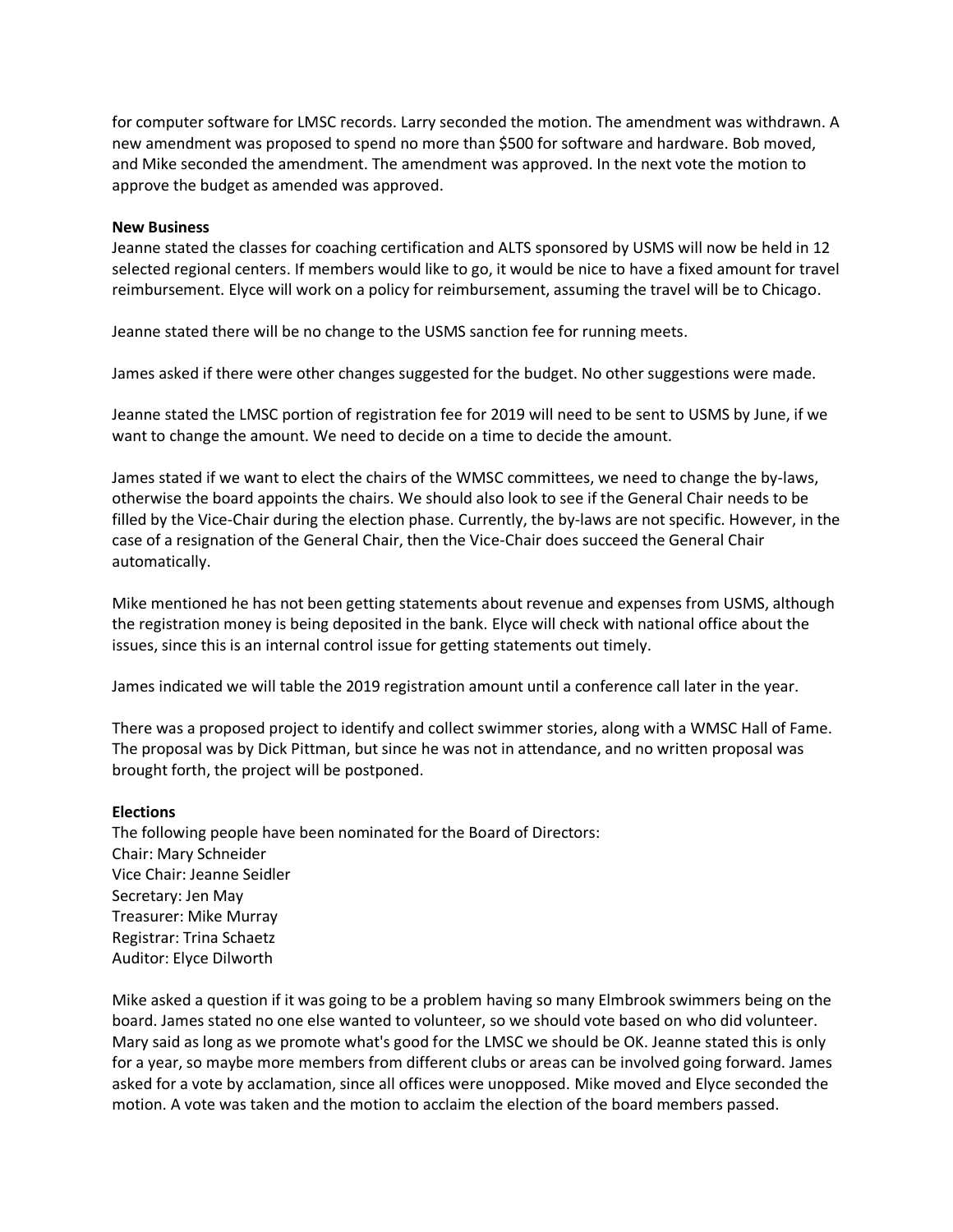## **Appointment of Committee Chairs**

Coaches: Fred Russell Web Master: Jeanne Seidler Newsletter: vacant (Mary will do the newsletter until someone volunteers) Health and Safety: Jerry Lourigan Long Distance: Mary Jo Driscoll (will also be Open Water, since Open Water is not in the by-laws) Top 10 Recorder: Jeanne Seidler Fitness: Melodee Nugent Officials: Susan Wagner

Mike moved, and Elyce seconded the motion to approve the Committee Chair nominations. A vote was taken and approved the election of the Committee Chairs.

### **Other Business**

Trina asked where the meeting minutes will be posted. Jeanne stated they will be on the WMSC website under the About tab.

Trina will send out an email to all members as to the posting of the minutes, and to ask for a volunteer to chair the newsletter.

Jeanne presented the proposed meet schedule, which is attached. Elyce moved and Larry seconded to approve the meet schedule as presented. It will include the Whitefish Bay meet. The motion was approved.

James asked for a motion to hold up the October, 2018 newsletter so the annual meeting information could be included. Trina moved and Larry seconded the motion to hold the next annual meeting on Saturday, Oct 13, 2018, from 9:00 am to noon, at a location to be determined (possibly a library or community room). The motion was approved.

There were several important rule changes brought up at the USMS convention. Jeanne stated there is a FINA rule change effective Sept 1, and effective 1/1/2018 for USMS, stating a swimmer cannot kick or take a stroke when leaving the wall on a turn until the torso is not completely on the back. Jeanne also restated the timing rule for world records, and stated the meet information must now include the information about timing and what is specified for world records.

James also brought up the open water rule change that a swimmer can now hang on to kayak or physical structure as long as no forward progress made. The meet director has option to allow resting or not allowing it, but it must be stated in the meet information.

James called for a motion to adjourn the meeting, as no other business needed to be resolved. Mike moved, and Melodee seconded a motion to adjourn the meeting. The motion passed, and the meeting was adjourned by James.

Respectfully submitted, Mary Schneider Secretary, WMSC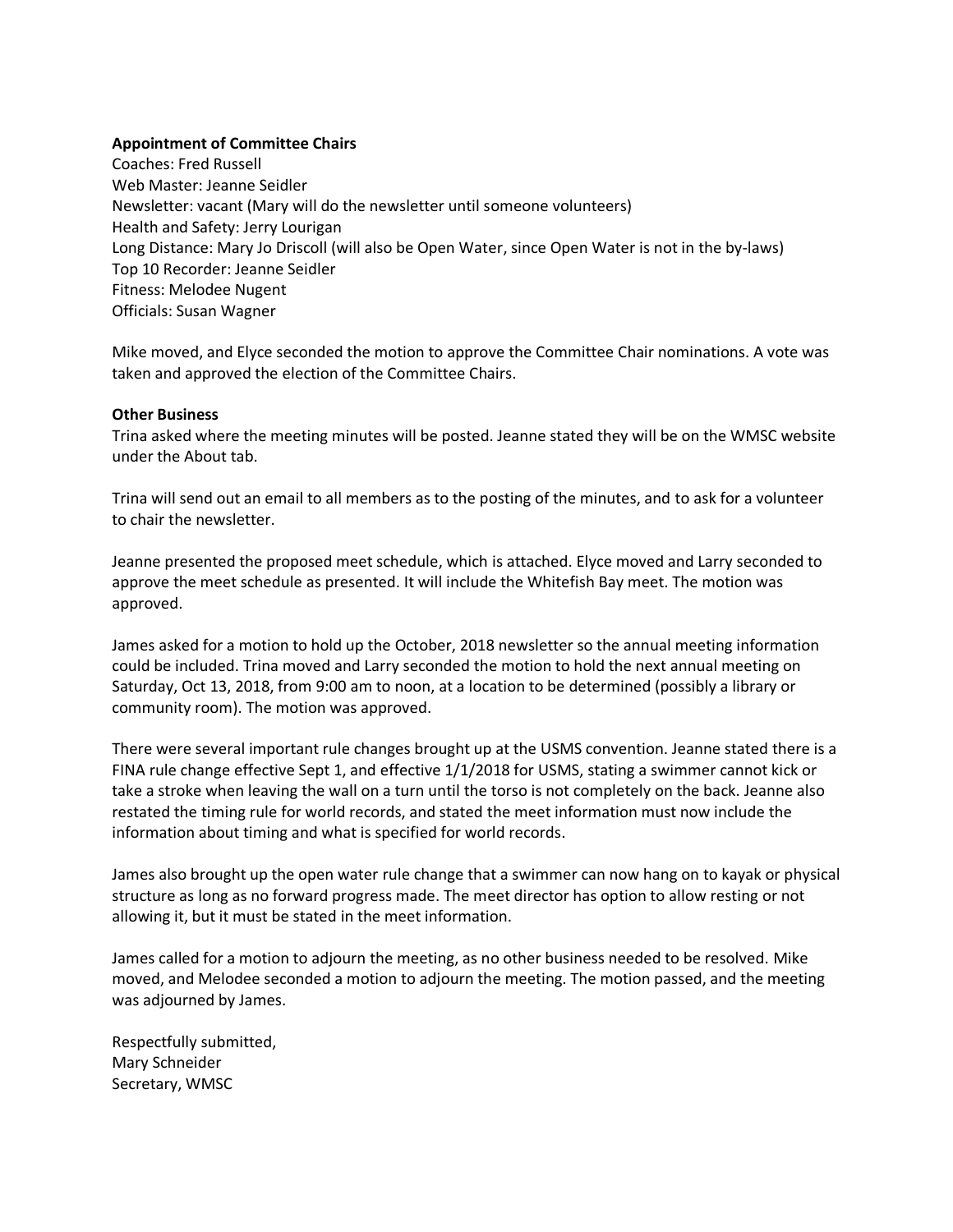#### 2017 WMSC Annual Meeting Registration Snapshot

2017 Current WMSC Membership 584

2016 Last Year's WMSC Membership 589 \*172 2016 members did not register again for 2017 2015 LMSC Membership 549

17 paper memberships

3 people want to be excluded from LMSC group emails

| <b>WI LMSC Clubs</b>                           |             | <b>Years Registered</b> |
|------------------------------------------------|-------------|-------------------------|
| Lakeshore Learn to Swim-0                      |             | 2                       |
| U Swim 4 Me-0                                  |             | 2                       |
| UW-Madison Swim Club -3                        |             | 2                       |
| <b>Whitewater Aquatic and Fitness Center-5</b> |             | 1                       |
| Wisconsin Masters Aquatic Club- 546            |             | 15                      |
| South Wood County YMCA-0                       |             | 1                       |
| **30 Unattached members                        |             |                         |
| <b>WO Group Name</b>                           | Abbr        |                         |
| <b>Circus City Masters</b>                     | <b>BARA</b> |                         |
| <b>Flmbrook Masters</b>                        | <b>EBM</b>  |                         |
| <b>Geneva Y Masters Swim Team</b>              | <b>GYMD</b> |                         |
| <b>Harbor Masters Swim Team</b>                | <b>HMST</b> |                         |
| <b>Madison Area Masters</b>                    | MAM         |                         |
| <b>McFarland Masters</b>                       | <b>MCFM</b> |                         |
| <b>Milwaukee Recreation Aquatics Masters</b>   | <b>MRAM</b> |                         |
| Oregon Community Masters Swimming              | <b>OCMS</b> |                         |
| Oshkosh YMCA                                   | OSHY        |                         |
| Ozaukee Aquatics                               | OZ.         |                         |
| Shorewood Swim Club                            | <b>SHOR</b> |                         |
| <b>Training Solutions Wavemasters</b>          | <b>WAVE</b> |                         |
| <b>Tri Faster</b>                              | TF          |                         |
| Walter Schroeder Aquatic Center                | <b>WSAC</b> |                         |
| <b>Whitefish Bay Masters</b>                   | <b>WFBM</b> |                         |
| **30 Unattached members                        |             |                         |

## 2017 Registration Fees/Income

33,449.00 in Reg fees 23,936 to USMS (\$41) 7599.00 to LMSC (\$13)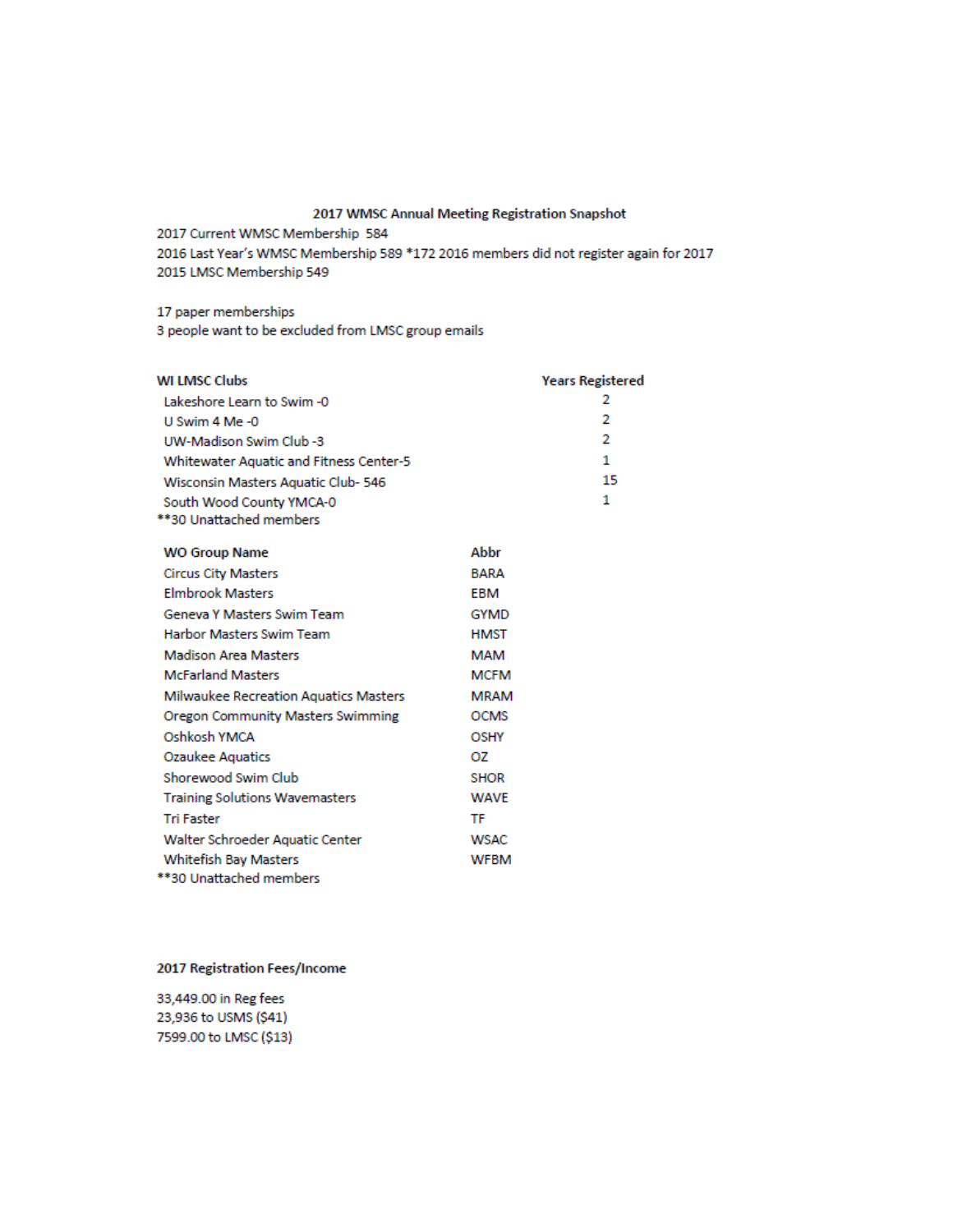|    | 1 WMSC Income and Expenses 2017 to Date |          |                         |               |               |               |               |              |                                                                                               |         |                                   |    |            |
|----|-----------------------------------------|----------|-------------------------|---------------|---------------|---------------|---------------|--------------|-----------------------------------------------------------------------------------------------|---------|-----------------------------------|----|------------|
|    | 3 1/1/2017 through 09/11/2017           |          |                         |               |               |               |               |              |                                                                                               |         |                                   |    |            |
| 6  |                                         | $Jan-17$ | <b>Feb-17</b>           | <b>Mar-17</b> | <b>Apr-17</b> | <b>May-17</b> | <b>Jun-17</b> | $Jul-17$     | Aug-17                                                                                        |         | Sep-17 Oct-17 Nov-17 Dec-17 Total |    |            |
|    | <b>8 Income Categories</b>              |          |                         |               |               |               |               |              |                                                                                               |         |                                   |    |            |
| 10 | <b>Interest Earned</b>                  | 3.81     | 3.61                    | 3.98          | 3.90          | 4.08          | 3.96          | 4.12         |                                                                                               |         |                                   | \$ | 27.46      |
| 12 | <b>Meet Fees</b>                        |          |                         |               |               |               |               |              |                                                                                               |         |                                   |    |            |
| 13 | <b>USMS Sanction Fee</b>                | 99.00    | 116.00                  |               | 195.00        |               |               |              |                                                                                               |         |                                   | s  | 410.00     |
| 14 | <b>WMAC Sanction Fee</b>                | 25.00    | 50.00                   |               | 125.00        |               |               | 180.00       |                                                                                               |         |                                   | S  | 380.00     |
| 15 | <b>Total Meet Fees</b>                  | 124.00   | 166.00                  |               | 320.00        |               |               | 180.00       |                                                                                               |         |                                   | S  | 790.00     |
| 16 | <b>Registration Income</b>              |          |                         |               |               |               |               |              |                                                                                               |         |                                   |    |            |
| 17 | <b>Clubs</b>                            |          |                         |               |               |               | 15.00         |              |                                                                                               |         |                                   | s  | 15.00      |
| 18 | <b>Current Full Yr - Online</b>         | 2.197.00 | 884.00                  | 507.00        | 287.00        | 182.00        | 260.00        | 169.00       | 28.00                                                                                         |         |                                   |    | S 4.514.00 |
| 19 | <b>Current Full Yr - Paper</b>          |          |                         | 54.00         |               |               |               |              |                                                                                               |         |                                   | Ś  | 54.00      |
| 20 | Registration Income - Unassigned        |          |                         |               |               |               |               |              |                                                                                               | 26.00   |                                   | \$ | 26.00      |
| 21 | <b>Total Registration Income</b>        | 2.197.00 | 884.00                  | 561.00        | 287.00        | 182.00        | 275.00        | 169.00       | 28.00                                                                                         | 26.00   |                                   |    | \$4,609.00 |
|    | 22 Total Income Categories              |          | $$2,324.81$ $$1,053.61$ | \$564.98      | \$610.90      | \$186.08      | \$278.96      | $$353.12$ \$ | 28.00                                                                                         | \$26.00 |                                   |    | \$5,426.46 |
| 23 |                                         |          |                         |               |               |               |               |              |                                                                                               |         |                                   |    |            |
|    | 24 Expense Categories                   |          |                         |               |               |               |               |              |                                                                                               |         |                                   |    |            |
| 25 | <b>Awards</b>                           |          |                         |               |               |               |               |              |                                                                                               |         |                                   |    |            |
| 26 | <b>Water Warrior</b>                    |          |                         | 4.91          |               |               |               |              |                                                                                               |         |                                   | s  | 4.91       |
| 27 | Awards - Unassigned                     |          |                         |               |               |               | 65.00         |              |                                                                                               |         |                                   | s  | 65.00      |
| 28 | <b>Total Awards</b>                     |          |                         | 4.91          |               |               | 65.00         |              |                                                                                               |         |                                   | \$ | 69.91      |
| 29 | <b>Coaching Certification</b>           |          |                         |               |               |               |               |              | 1,620.00                                                                                      |         |                                   |    | \$1,620.00 |
| 30 | Convention                              |          |                         |               |               |               |               |              |                                                                                               |         |                                   |    |            |
| 31 | Fees                                    |          |                         |               |               |               |               |              | 540.00                                                                                        |         |                                   | s  | 540.00     |
| 32 | Hotel                                   |          |                         |               |               |               |               | 254.07       |                                                                                               |         |                                   | \$ | 254.07     |
| 33 | <b>Meals</b>                            |          |                         |               | 12.72         |               |               |              |                                                                                               |         |                                   | s  | 12.72      |
| 34 | Parking/Shuttle                         |          |                         |               | 17.85         |               |               | 25.20        |                                                                                               |         |                                   | \$ | 43.05      |
| 35 | <b>Travel</b>                           |          | 767.60                  |               |               |               |               |              |                                                                                               |         |                                   | \$ | 767.60     |
| 36 | <b>Total Convention</b>                 |          | 767.60                  |               | 30.57         |               |               | 279.27       | 540.00                                                                                        |         |                                   |    | \$1,617.44 |
| 38 | Pool Insurance Paid to USMS             |          |                         |               |               |               | 100.00        | 50.00        |                                                                                               |         |                                   | S  | 150.00     |
| 40 | Newsletter                              |          | 9.46                    |               | 19.26         |               |               | 10.80        |                                                                                               |         |                                   | s  | 39.52      |
| 41 | <b>Office Expense</b>                   |          |                         |               |               |               |               |              | 9.80                                                                                          |         |                                   | \$ | 9.80       |
| 42 | <b>Registration Expense</b>             |          |                         |               |               |               |               |              |                                                                                               |         |                                   |    |            |
| 43 | <b>Current Full Yr - Paper</b>          | 123.00   |                         |               |               |               |               |              |                                                                                               |         |                                   | \$ | 123.00     |
| 44 | <b>ISHOF</b>                            | 1.00     |                         |               |               |               |               |              |                                                                                               |         |                                   | s  | 1.00       |
| 45 | Mail                                    | 47.00    |                         |               |               |               |               |              |                                                                                               |         |                                   | \$ | 47.00      |
| 46 | <b>SSL</b>                              | 2.00     |                         |               |               |               |               |              |                                                                                               |         |                                   | \$ | 2.00       |
| 47 | <b>USMS Foudations</b>                  |          |                         | (25.00)       |               |               |               |              |                                                                                               |         |                                   | s  | (25.00)    |
| 48 | <b>USMS Sanction</b>                    |          | 50.00                   | 100.00        | (18.00)       | 57.00         |               |              |                                                                                               |         |                                   | \$ | 189.00     |
| 49 | <b>Total Registration Expense</b>       | 173.00   | 50.00                   | 75.00         | (18.00)       | 57.00         |               |              |                                                                                               |         |                                   | S  | 337.00     |
| 50 | <b>State Meeting Expenses</b>           | 138.78   |                         |               |               |               |               |              |                                                                                               |         |                                   | \$ | 138.78     |
| 51 | Web Site and ISP Fees                   | 120.00   |                         | 25.00         |               |               |               |              |                                                                                               |         |                                   | Ś  | 145.00     |
| 52 | <b>Wisconsin Corp Fee</b>               |          |                         |               |               |               | 10.00         |              |                                                                                               |         |                                   | S  | 10.00      |
|    | <b>53 Total Expense Categories</b>      | \$431.78 | S.                      |               |               |               |               |              | 827.06 \$104.91 \$31.83 \$57.00 \$175.00 \$340.07 \$2,169.80                                  |         |                                   |    | \$4,137.45 |
| 54 |                                         |          |                         |               |               |               |               |              |                                                                                               |         |                                   |    |            |
|    | 55 Income Less Expenses                 |          |                         |               |               |               |               |              | $$1,893.03$ $$226.55$ $$460.07$ $$579.07$ $$129.08$ $$103.96$ $$13.05$ $$(2,141.80)$ $$26.00$ |         |                                   |    | \$1,289.01 |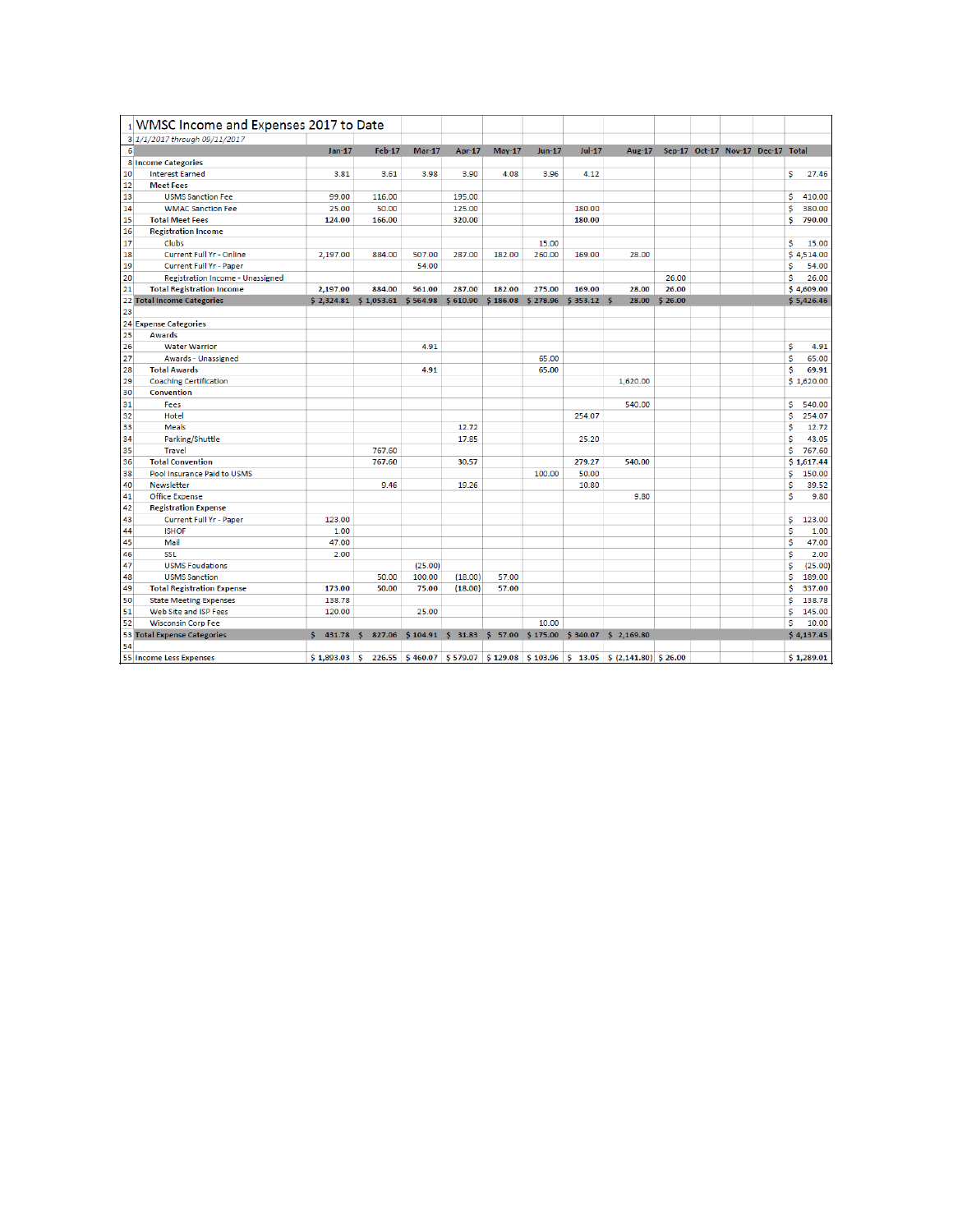$9/21/2017$ 

#### **WMSC Comparison of Financial Statements**

Unaudited

| 1              |                                                                                        |    | 2011         |   | 2012   |      | 2013   |    | 2014           |          | <b>Aug 2015</b>  |     | 2015 Final  |     | <b>Aug 2016</b> |    | <b>2016 Final</b> |     | <b>Aug 2017</b> |
|----------------|----------------------------------------------------------------------------------------|----|--------------|---|--------|------|--------|----|----------------|----------|------------------|-----|-------------|-----|-----------------|----|-------------------|-----|-----------------|
| $\overline{2}$ | <b>Total Income</b>                                                                    | Ś. | 14,626       | Ŝ | 15,170 | Ŝ    | 16,418 | Ŝ  | $14,021$ \$    |          | 5,438            | Ŝ.  | $12,576$ \$ |     | $6,257$ \$      |    | $16,382$ \$       |     | 5,426           |
| 3              |                                                                                        |    |              |   |        |      |        |    |                |          |                  |     |             |     |                 |    |                   |     |                 |
| 4              | <b>Total Expenses</b>                                                                  | Ś  | 17,469       | Ŝ | 14,125 | Ś    | 14,435 | \$ | $11,464$ \$    |          | 3,322            | -Ś  | $11,455$ \$ |     | 3,870           | Ŝ  | $12,397$ \$       |     | 4,137           |
| 5              |                                                                                        |    |              |   |        |      |        |    |                |          |                  |     |             |     |                 |    |                   |     |                 |
| 6              | <b>Net Deficit of Revenue Over Expenses</b>                                            | Ś. | 2,843        | Ŝ | 1,045  | Ŝ    | 1,983  | Ŝ  | $2,557$ \$     |          | $2,116$ \$       |     | $1,121$ \$  |     | 2,387           | Ŝ. | $3,985$ \$        |     | 1,289           |
| $\overline{7}$ |                                                                                        |    |              |   |        |      |        |    |                |          |                  |     |             |     |                 |    |                   |     |                 |
| 8              | <b>Assets</b>                                                                          |    |              |   |        |      |        |    |                |          |                  |     |             |     |                 |    |                   |     |                 |
| 9              | Total Reserves <sup>*</sup>                                                            | Ś  | 4.000S       |   | 4,000  |      |        | Ś  | 500            |          | $500$ $\sqrt{5}$ |     | 500         | 'S  | 500             | -Ś | 500               |     | 500             |
| 10             | <b>Operating Funds (Bank Balance)</b>                                                  | Ś  | 13,937       | Ŝ | 14,982 | Ŝ    | 20,465 | Ŝ  | 23,022         | Ŝ        | $25,693$ \$      |     | 26,467      | ∣ Ś | $28,828$ \$     |    | $31,052$ \$       |     | 33,519          |
| 11             | <b>Book Balance</b>                                                                    | Ś  | 17,937       | Ŝ | 18.982 | Ŝ    | 20,965 | Ŝ  | 23,522         | - \$     | 25,693           | - Ś | 26,467      | Ŝ   | 28,828          | -Ŝ | $31,052$ \$       |     | 33,519          |
| 12             |                                                                                        |    |              |   |        |      |        |    |                |          |                  |     |             |     |                 |    |                   |     |                 |
| 13             | <b>Liabilities</b>                                                                     |    |              |   |        |      |        |    |                |          |                  |     |             |     |                 |    |                   |     |                 |
| 14             | Payable to USMS                                                                        | \$ | ÷            | Ś | ÷.     | Ś    | 499    | Ŝ  | 560            | - Ś      |                  | Š.  |             | Ś   |                 | Ś. |                   | Ŝ   |                 |
| 15             |                                                                                        |    |              |   |        |      |        |    |                |          |                  |     |             |     |                 |    |                   |     |                 |
| 16             | <b>Receivables</b>                                                                     |    |              |   |        |      |        |    |                |          |                  |     |             |     |                 |    |                   |     |                 |
| 17             | Due from USMS                                                                          | Ś  | 727          | Ŝ | 1.157  | - Ś  | 106    | Ŝ  | 2.280          | - Š      | ٠                | Ś   | ٠           | Ś   |                 | Ś  | ٠                 | Ś   |                 |
| 18             |                                                                                        |    |              |   |        |      |        |    |                |          |                  |     |             |     |                 |    |                   |     |                 |
| 19             | <b>Fund Balance</b>                                                                    |    |              |   |        |      |        |    |                |          |                  |     |             |     |                 |    |                   |     |                 |
| 20             | <b>Balance at Start of Period</b>                                                      | Ś  | 20,780       | Ŝ | 17,937 | Ŝ    | 18,982 | Ŝ  | 20,965         | Ŝ        | $23.522$ \$      |     | 26,467      | -S  | 28,828 \$       |    | 28,828            | -S  | 33,519          |
| 21             | Net (Deficit) or Excess                                                                | S  | $(2,843)$ \$ |   | 1,045  | ∣ \$ | 1,983  | -Ś | 2,557          | -S       | $2,116$ \$       |     | 1,121       | -Ŝ  | 2,387           | -Ś | 3,985             | l S | 1,289           |
| 22             | <b>Balance at End of Period</b>                                                        | Ś  | 17,937       | Ŝ | 18.982 | Ŝ    | 20,965 | Ŝ  | 23,522         | Ŝ        | 25,638           | Ŝ   | 27,588      | Ŝ   | 31,216          | Ŝ  | 32,813            | -S  | 34,808          |
| 23             |                                                                                        |    |              |   |        |      |        |    |                |          |                  |     |             |     |                 |    |                   |     |                 |
| 24             | <b>Bank Reconciliation</b>                                                             | Ś  |              | Ś |        | Ś    |        | Ś  |                |          |                  |     |             |     |                 |    |                   |     |                 |
| 25             | Bank Statement at Start of Period                                                      | Ś  | 17,937       | Ś | 19,573 | Ś    | 22,825 | Ś  | $23,522$ \$    |          | 25,693           | - Ś | 26,467      | - Ś | 28,828          | -Ś | $31,052$ \$       |     | 33,519          |
| 26             | <b>LCU Checking</b>                                                                    |    |              |   |        |      |        |    |                |          |                  | \$  | 54          | -Ś  | $1,152$ \$      |    | 2,179             | ΠS  | 3,129           |
| 27             | <b>LCU Savings</b>                                                                     |    |              |   |        |      |        |    |                |          |                  | Ś   | 11,838      | ۱Ś  | $27,676$ \$     |    | 28,873            |     | 30,390          |
| 28             | <b>TCF Checking</b>                                                                    |    |              |   |        |      |        |    |                | \$       | 25,693           | -S  | 14,575      |     |                 |    |                   |     |                 |
| 29             | <b>Outstanding Checks</b>                                                              | Ś  |              | Ś | 591    | Ś    | 1.860  | Ŝ  | $\overline{a}$ | Ŝ        | 55               | Ŝ   | 25          |     |                 | Ś  | 600               |     | 2,170           |
| 30             | <b>Outstanding Deposits</b>                                                            | \$ |              | Ś |        | \$.  | ٠      | Ś  |                | <b>S</b> |                  | Ś   |             |     |                 | Ś  |                   |     | 2,160           |
| 31             | <b>Balance at End of Period</b>                                                        | Ś  | 17,937       | Ś | 18,982 | Ś    | 20,965 | Ś  | 23,522         | Ŝ        | 25,638           | Ś   | 26,442      | Ŝ   | 28,828          | Ŝ  | 30,452            | -S  | 33,509          |
| 32             |                                                                                        |    |              |   |        |      |        |    |                |          |                  |     |             |     |                 |    |                   |     |                 |
| 33.            | * Reserves are held in the bank account, there is no special account to hold reserves. |    |              |   |        |      |        |    |                |          |                  |     |             |     |                 |    |                   |     |                 |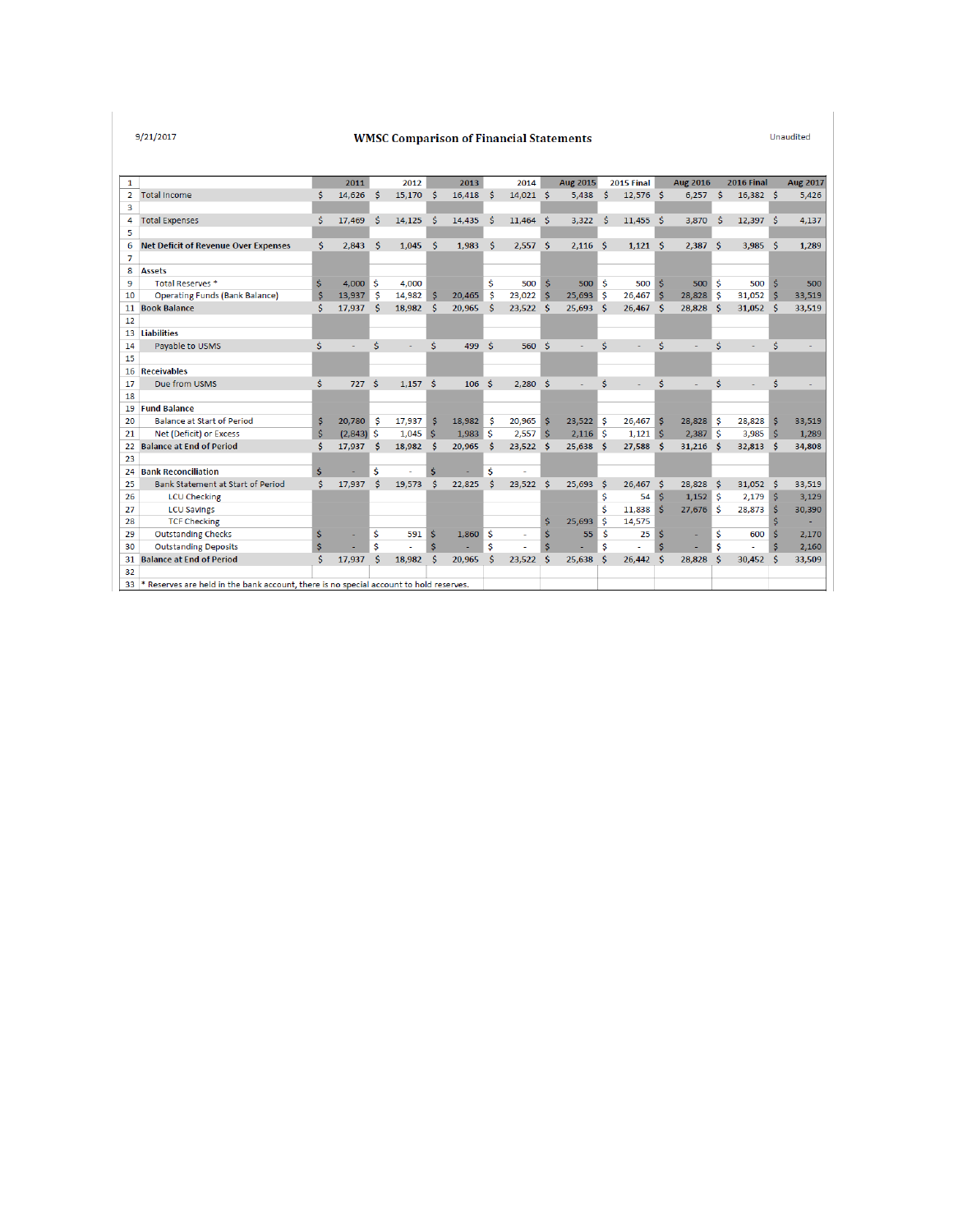|                | WMSC 2018 Budget                                                                 |          |                                                 |          |                          |    |        |
|----------------|----------------------------------------------------------------------------------|----------|-------------------------------------------------|----------|--------------------------|----|--------|
| $\overline{2}$ |                                                                                  | 2015     | 2016                                            | 2017     | Thru Aug Budget 2018 Qty |    | Amt    |
|                | 3 Income Categories                                                              |          |                                                 |          |                          |    |        |
| 4              | <b>Interest Earned</b>                                                           | 0.83     | 39.13                                           | 31.61    | 40.00                    |    |        |
| 5              | <b>USMS Sanction Fee</b>                                                         |          | 654.00                                          | 410.00   | 450.00                   | 9  | 550    |
| 6              | <b>WMAC Sanction Fee</b>                                                         | 250.00   | 250.00                                          | 380.00   | 225.00                   | 9  | $S$ 25 |
| 7              | <b>MOWS Ins Collected</b>                                                        | 1,000.00 | 1,000.00                                        |          | 1,000.00                 |    |        |
| 8              | Other Income                                                                     |          | 76.00                                           |          |                          |    |        |
| 9              | <b>Registrations - Clubs</b>                                                     | 40.00    | 4.00                                            | 15.00    | 75.00                    | 5  | 515    |
| 10             | <b>Registrations - One Event</b>                                                 | 6,384.00 | 6,723.00                                        |          | 5,000.00                 |    |        |
| 11             | <b>Registrations - Work Out Groups</b>                                           | 5.00     | 15.00                                           |          | 225.00                   | 15 | 515    |
| 12             | <b>Registrations - Individual</b>                                                | 6,817.00 | 7.621.00                                        | 4,594.00 | 7,800.00 600 \$ 13       |    |        |
|                | 13 Total Income Categories                                                       |          | \$14,496.83 \$16,382.13 \$5,430.61 \$14,815.00  |          |                          |    |        |
| 14             |                                                                                  |          |                                                 |          |                          |    |        |
|                | <b>15 Expense Categories</b>                                                     |          |                                                 |          |                          |    |        |
| 16             | <b>Adult Learn to Swim</b>                                                       |          | 1,800.00                                        |          | 1,800.00                 | 6. | \$300  |
| 17             | Awards & Relay AA Patches                                                        | 80.00    |                                                 |          |                          |    |        |
| 18             | <b>Water Warrior</b>                                                             | 492.79   | 1,201.53                                        | 4.91     | 600.00                   |    |        |
| 19             | Awards - Unassigned                                                              |          |                                                 | 65.00    |                          |    |        |
| 20             | <b>Bank Service Charge</b>                                                       | 3.00     |                                                 |          |                          |    |        |
| 21             | <b>Coaching Certification</b>                                                    |          |                                                 | 1,620.00 |                          |    |        |
| 22             | <b>LMSC Summit (BiAnnual)</b>                                                    |          |                                                 | 767.60   |                          |    |        |
| 23             | <b>USAS Convention</b>                                                           | 4,725.46 | 3,447.84                                        | 849.84   | 3,600.00                 | 6  | \$600  |
| 24             | <b>Great Lakes Zone</b>                                                          | 55.00    |                                                 |          |                          |    |        |
| 25             | Insurance                                                                        |          |                                                 |          |                          |    |        |
| 26             | <b>Insurance MOWS Paid to USMS</b>                                               | 1,000.00 |                                                 |          | 1,000.00                 |    |        |
| 27             | <b>InsurancePool Paid to USMS</b>                                                |          | (50.00)                                         | 150.00   | 150.00                   |    |        |
| 28             | <b>Memorials for Deceased Members</b>                                            | 25.00    | 100.00                                          |          | 50.00                    |    |        |
| 29             | Newsletter                                                                       | 290.65   | 185.55                                          | 39.52    | 200.00                   |    |        |
| 30             | Office Expense                                                                   | 68.60    | 66.64                                           | 9.80     | 50.00                    |    |        |
| 31             | One Event Registration - National Office Portion                                 | 4,491.00 | 5,230.00                                        |          | 5,000.00                 |    |        |
| 32             | Total Registration Expense (excludes One Event)                                  | 37.00    | 110.67                                          | 337.00   | 250.00                   |    |        |
| 33             | Reimburse Club Assistant/Swipe Fees                                              | 72.50    |                                                 |          |                          |    |        |
| 34             | <b>State Meeting Expenses</b>                                                    | 81.38    | 149.73                                          | 138.78   | 125.00                   |    |        |
| 35             | Web Site and ISP Fees                                                            | 145.00   | 145.00                                          | 145.00   | 145.00                   |    |        |
| 36             | <b>Wisconsin Corp Fee</b>                                                        | 10.00    | 10.00                                           | 10.00    | 10.00                    |    |        |
| 37             | Computer and Software to Maintain LMSC Records                                   |          |                                                 |          | 500.00                   |    |        |
|                | <b>38 Total Expense Categories</b>                                               |          | \$11,577.38 \$12,396.96                         |          | \$4,137.45 \$13,480.00   |    |        |
| 39             |                                                                                  |          |                                                 |          |                          |    |        |
|                | 40 Income less Expenses                                                          |          | \$ 2,919.45 \$ 3,985.17 \$ 1,293.16 \$ 1,335.00 |          |                          |    |        |
| 41             |                                                                                  |          |                                                 |          |                          |    |        |
|                | <b>42 Assumptions</b>                                                            |          |                                                 |          |                          |    |        |
| 43             | 600 swimmers registered                                                          |          |                                                 |          |                          |    |        |
| 44             | LMSC fee of \$13.00 per swimmer                                                  |          |                                                 |          |                          |    |        |
| 45             |                                                                                  |          |                                                 |          |                          |    |        |
|                | 46 Questions                                                                     |          |                                                 |          |                          |    |        |
| 47             | Coaching Certification is a Bi-Annual Event. Should we reserve \$1,500 per year? |          |                                                 |          |                          |    |        |
| 48             | Should we reserve for ALTS (Adult Lean To Swim)                                  |          |                                                 |          |                          |    |        |